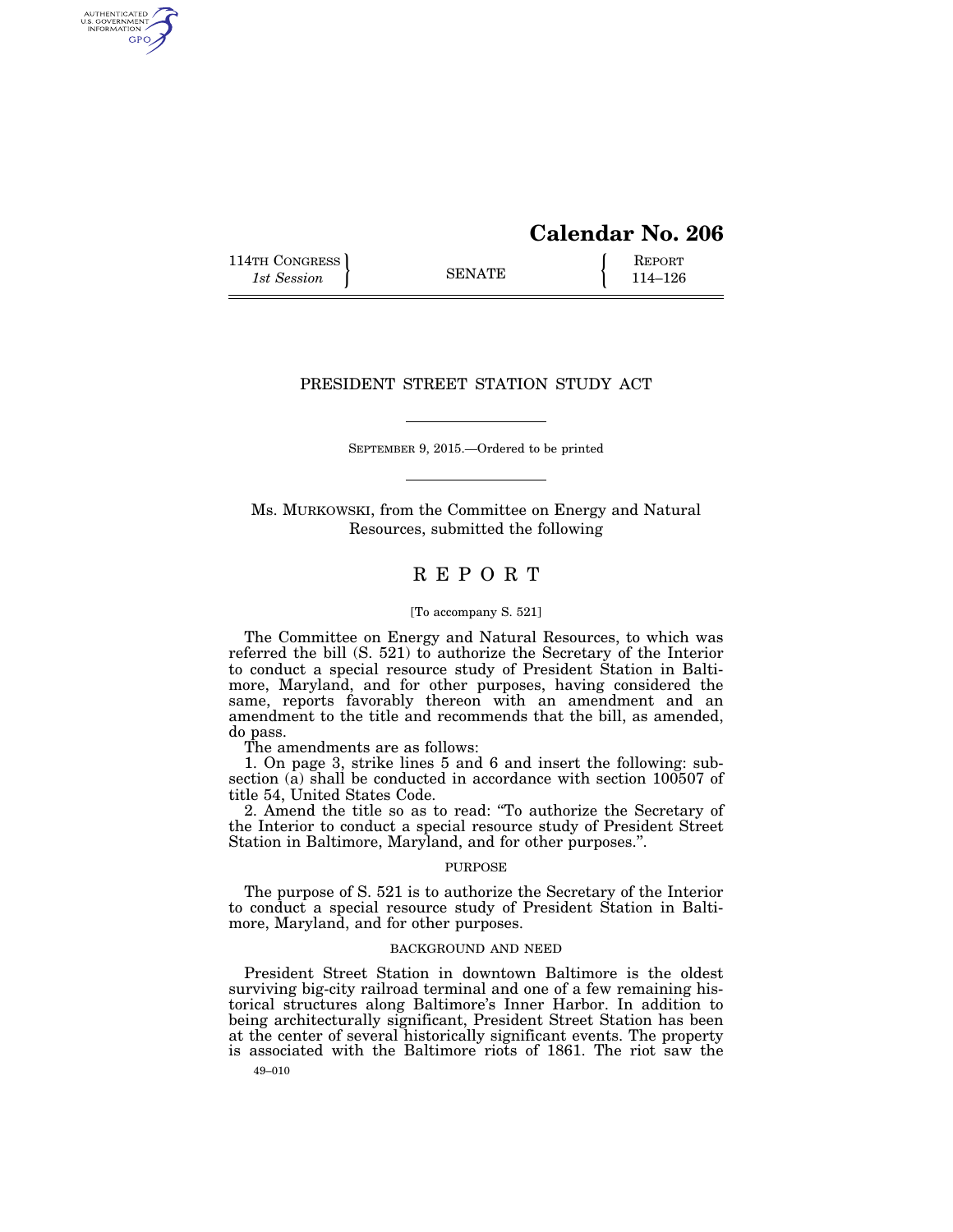first blood in the Civil War when Massachusetts troops bound for Washington, D.C., were attacked by an angry mob of Southern sympathizers. President Street Station also played a role in the ''Baltimore Plot'' to assassinate President-elect Abraham Lincoln as he was en route to his inauguration. In addition, President Street Station has ties to the Underground Railroad and helps tell the stories of the growth of the railroad industry in the 19th century and the immigrant influx of the early 20th century.

The legislation would authorize the National Park Service to undertake a special resource study to examine the national significance of President Street Station, its suitability and feasibility for potential designation as a unit of the national park system, and the need for National Park Service management of the site versus management by other public or private entities. The study is informational; Congress would still have to act on separate legislation to create a unit of the National Park System.

#### LEGISLATIVE HISTORY

S. 521 was introduced by Senators Cardin and Mikulski on February 12, 2015. The Subcommittee on National Parks held a hearing on the bill on June 10, 2015.

In the 113th Congress a similar bill, S. 770, was introduced by Senators Cardin and Mikulski on April 18, 2013.

The Committee on Energy and Natural Resources met in open business session on July 30, 2015, and ordered S. 521 favorably reported, as amended.

### COMMITTEE RECOMMENDATION

The Senate Committee on Energy and Natural Resources, in open business session on July 30, 2015, by a majority voice vote of a quorum present, recommends that the Senate pass S. 521, if amended as described herein.

#### COMMITTEE AMENDMENT

During its consideration of S. 521, the Committee adopted an amendment to make a technical correction and an amendment to the title.

#### SECTION-BY-SECTION ANALYSIS

*Section 1* contains the short title, the ''President Street Station Study Act.''

*Section 2* contains definitions.

*Section 3* directs the Secretary of the Interior to conduct a special resource study of President Street Station. Section 3(b) requires the study to: evaluate the national significance of the site; determine the suitability and feasibility of designating the site as a unit of the National Park System; include cost estimates for any necessary acquisition, development, operation and maintenance of the site; consult with interested government entities, private and non-profit organizations or other interested individuals; and identify alternatives for the management, administration and protection of the site. Section 3(c) requires the study to be conducted in accordance with section 100507 of title 54, United States Code, which sets forth criteria for National Park Service special resource studies.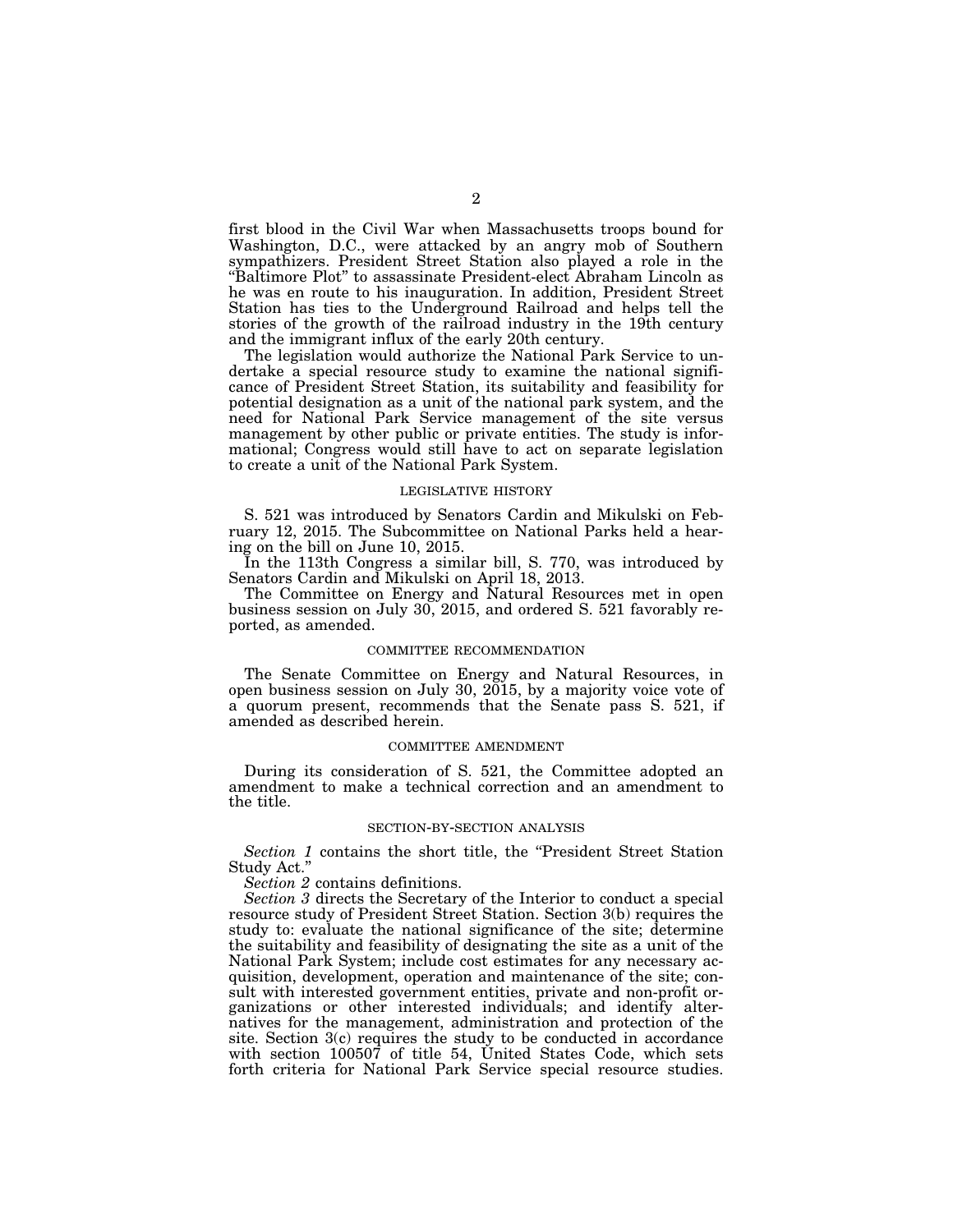Section 3(d) requires the Secretary to submit a report that describes the findings and conclusions of the study and any recommendations to the House Committee on Natural Resources and the Senate Committee on Energy and Natural Resources within three years after the funds are made available to carry out the study.

### COST AND BUDGETARY CONSIDERATIONS

The following estimate of costs of this measure has been provided by the Congressional Budget Office:

## *S. 521—President Street Station Study Act*

S. 521 would direct the Secretary of the Interior to study the suitability and feasibility of designating the President Street Station in Baltimore, Maryland, as a unit of the National Park System (NPS). Based on information from NPS, CBO estimates that carrying out the proposed study would cost about \$200,000; such spending would be subject to the availability of appropriated funds. Enacting S. 521 would not affect direct spending or revenues; therefore, pay-as-you-go procedures do not apply.

S. 521 contains no intergovernmental or private-sector mandates as defined in the Unfunded Mandates Reform Act and would affect the budgets of state, local, or tribal governments.

The CBO staff contact for this estimate is Marin Burnett. The estimate was approved by H. Samuel Papenfuss, Deputy Assistant Director for Budget Analysis.

#### REGULATORY IMPACT EVALUATION

In compliance with paragraph 11(b) of rule XXVI of the Standing Rules of the Senate, the Committee makes the following evaluation of the regulatory impact which would be incurred in carrying out S. 521. The bill is not a regulatory measure in the sense of imposing Government-established standards or significant economic responsibilities on private individuals and businesses.

No personal information would be collected in administering the program. Therefore, there would be no impact on personal privacy.

Little, if any, additional paperwork would result from the enactment of S. 521, as ordered reported.

#### CONGRESSIONALLY DIRECTED SPENDING

S. 521, as ordered reported, does not contain any congressionally directed spending items, limited tax benefits, or limited tariff benefits as defined in rule XLIV of the Standing Rules of the Senate.

#### EXECUTIVE COMMUNICATIONS

The testimony provided by the National Park Service at the June 10, 2015, National Parks Subcommittee hearing on S. 521 follows:

## STATEMENT OF VICTOR KNOX, ASSOCIATE DIRECTOR, PARK PLANNING, FACILITIES AND LANDS, NATIONAL PARK SERVICE, DEPARTMENT OF THE INTERIOR

Mr. Chairman and members of the subcommittee, thank you for the opportunity to provide the Department of the Interior's views on S. 521, to conduct a special resource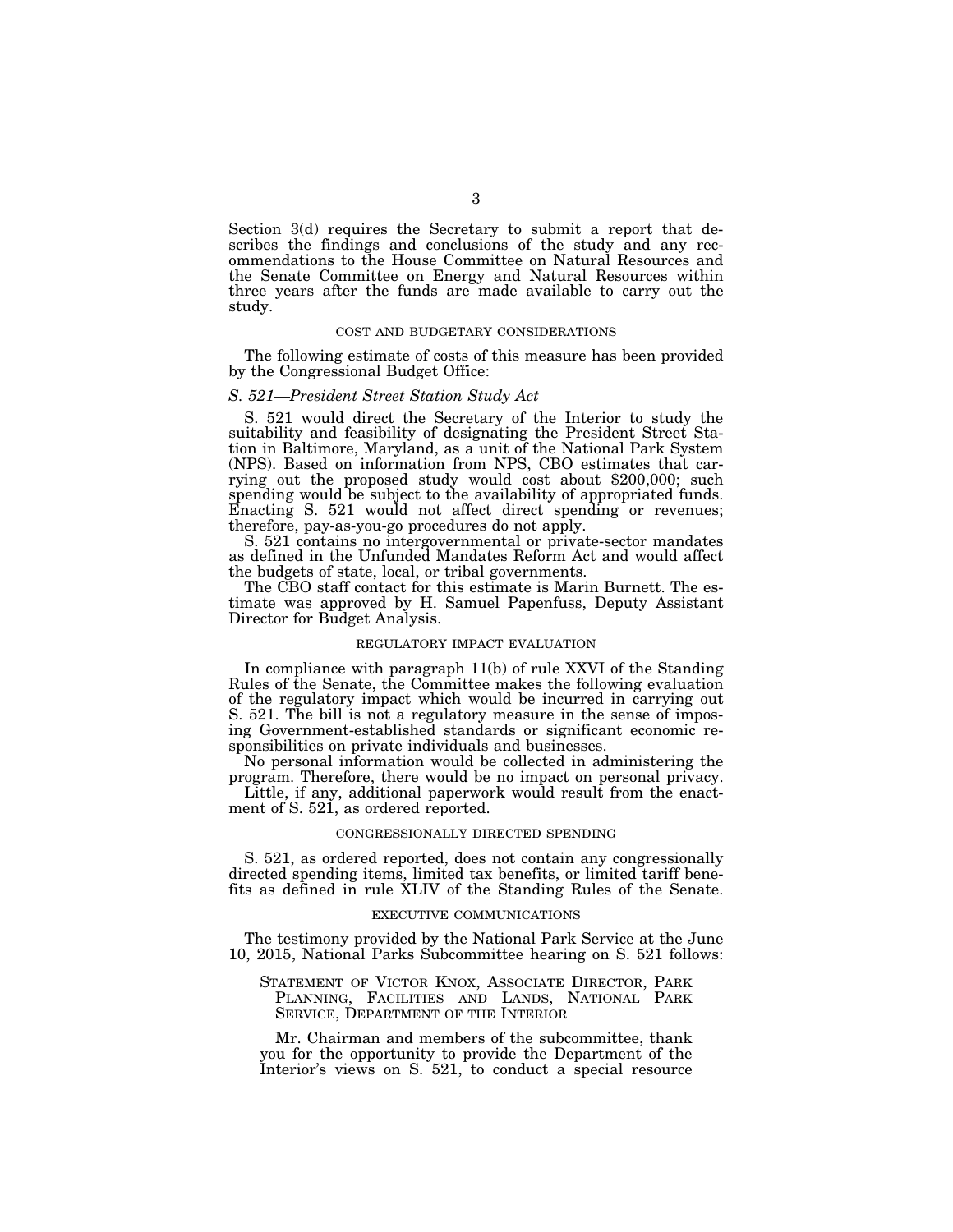study of President Station in Baltimore, Maryland, and for other purposes.

The Department supports enactment of S. 521 with technical amendments. However, we believe that priority should be given to the 33 previously authorized studies for potential units of the National Park System, potential new National Heritage Areas, and potential additions to the National Trails System and National Wild and Scenic Rivers System that have not yet been transmitted to Congress.

S. 521 authorizes a special resource study of the President Street Station in Baltimore, Maryland. This study would determine whether this site meets the National Park Service's criteria for inclusion in the National Park System of national significance, suitability, and feasibility, and need for National Park Service management. The study would also consider other alternatives for preservation, protection, and interpretation of the resources by the Federal government, State or local government entities, or private and non-profit entities. Alternatives might include, for example, the designation of the site as an affiliated area of the National Park Service, where the National Park Service would provide technical assistance to the site but not own or manage it. We estimate the cost of the study to range from \$200,000 to \$300,000, based on similar types of studies conducted in recent years.

The President Street Station was built by the Philadelphia, Wilmington, and Baltimore Railroad. Opened in 1850, it served as the company's passenger terminus with connections south to the Baltimore and Ohio Railroad terminal via horse-drawn track through the City of Baltimore. Originally consisting of a headhouse, a 208-feet long barrel vaulted train shed, and a freight house, only the headhouse remains today. The property is associated with the Baltimore Riot of 1861, where members of the Massachusetts militia on their way to Washington were attacked by a mob as they transited the city, resulting in the deaths of four soldiers and twelve civilians. That event is considered the first act in the Civil War in which blood was shed. The station is also recognized by the National Park Service's Network to Freedom program for its use by the General Vigilance Committee Anti-Slavery Society in Philadelphia, as well as other groups and individuals, to escape or aid others in escaping slavery.

President Street Station is owned by the City of Baltimore. It is listed on the National Register of Historic Places and is included in the Baltimore National Heritage Area. It houses the Baltimore Civil War Museum which is operated by a state-chartered organization, the Friends of President Street Station, and is open to the public.

We recommend two technical amendments, which are attached below: one to update the reference to the law that set requirements for special resource studies; the other to correct the name of the train station in the title of the bill.